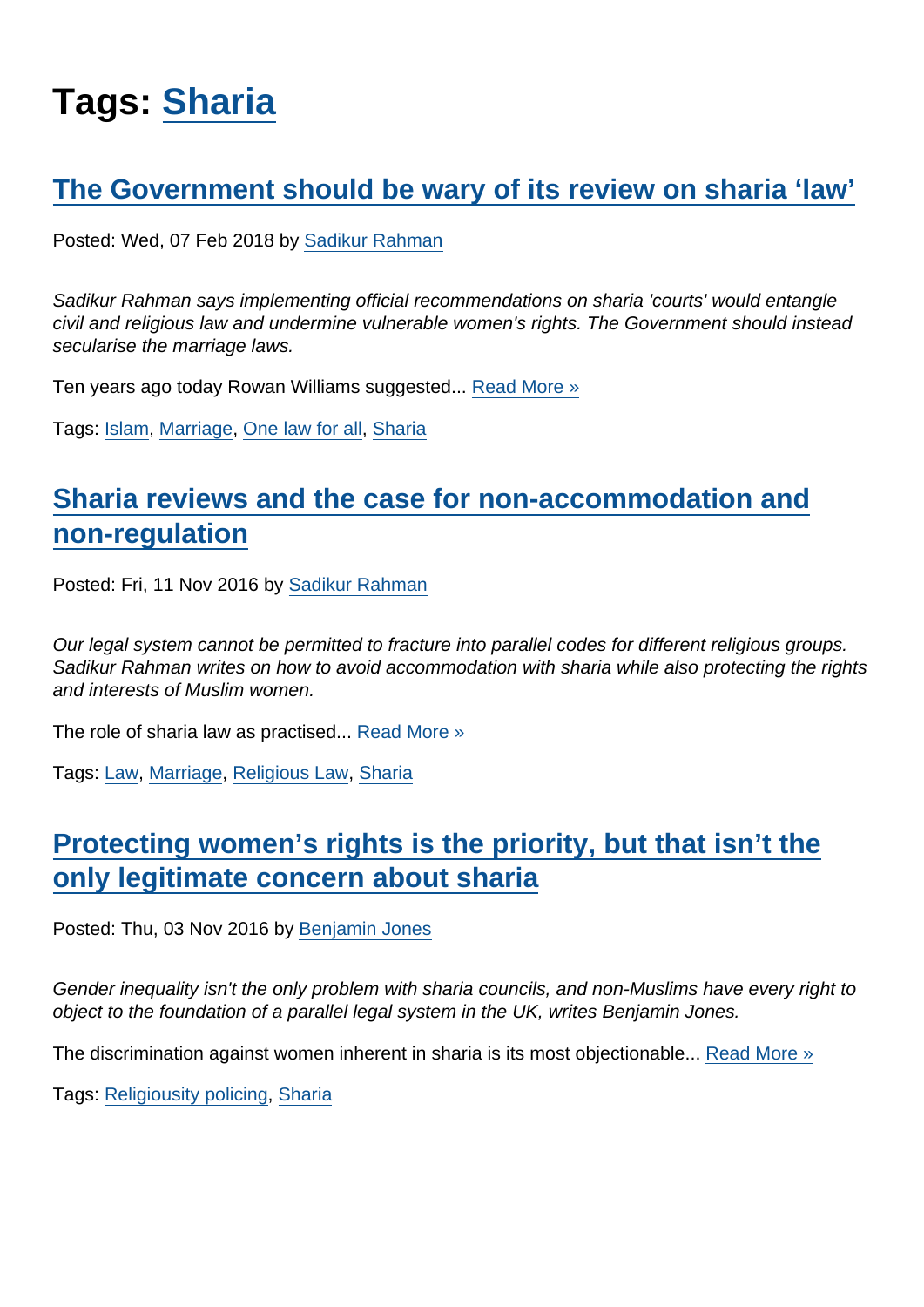## [Sharia, security and the church: dangers of the British Home](https://www.secularism.org.uk/opinion/2016/08/sharia-security-and-the-church-dangers-of-the-british-home-office-inquiry) [Office inquiry](https://www.secularism.org.uk/opinion/2016/08/sharia-security-and-the-church-dangers-of-the-british-home-office-inquiry)

Posted: Tue, 09 Aug 2016 by [Gita Sahgal](https://www.secularism.org.uk/opinion/authors/866)

Feminist campaigners from minority women's organisations in Britain, backed by prominent women human rights advocates from all over the world, wrote an [Open Letter](https://www.opendemocracy.net/pragna-patel-gita-sahgal/whitewashing-sharia-councils-in-uk) to Theresa May, then Home Secretary, criticising the way she was intending to carry out a long-awaited... [Read More »](https://www.secularism.org.uk/opinion/2016/08/sharia-security-and-the-church-dangers-of-the-british-home-office-inquiry)

Tags: [Sharia](https://www.secularism.org.uk/opinion/tags/Sharia)

## [Law Society, religion and the law: reasons to be cheerful](https://www.secularism.org.uk/opinion/2014/12/law-society-religion-and-the-law-reasons-to-be-cheerful)

Posted: Tue, 23 Dec 2014 by [Sadikur Rahman](https://www.secularism.org.uk/opinion/authors/857)

The last year has seen a number of successful campaigns against attempts to impose religion in our secular legal system. Council member Sadikur Rahman looks at hopes for optimism in 2015.

When in March this year I wrote a [humble blog piece](https://lawyerssecularsociety.wordpress.com/2014/03/18/sharia-law-is-well-and-truly-operating-in-the-uk-thanks-to-the-law-society/) criticising the Law... [Read More »](https://www.secularism.org.uk/opinion/2014/12/law-society-religion-and-the-law-reasons-to-be-cheerful)

Tags: [Law](https://www.secularism.org.uk/opinion/tags/Law), [Lawyers Secular Society](https://www.secularism.org.uk/opinion/tags/Lawyers+Secular+Society), [Religious Law,](https://www.secularism.org.uk/opinion/tags/Religious+Law) [Sharia](https://www.secularism.org.uk/opinion/tags/Sharia)

## [The rise of political Islam in Turkey: how the West got it](https://www.secularism.org.uk/opinion/2014/11/the-rise-of-political-islam-in-turkey-how-the-west-got-it-wrong) [wrong](https://www.secularism.org.uk/opinion/2014/11/the-rise-of-political-islam-in-turkey-how-the-west-got-it-wrong)

Posted: Tue, 04 Nov 2014 by [Safak Pavey](https://www.secularism.org.uk/opinion/authors/957)

Political Islamism has undermined the Turkish Republic's secular social order, education and legal systems and Western pundits manifestly failed to see this coming, argues Turkish opposition MP, Safak Pavey.

The end of the Cold War did not free the world of... [Read More »](https://www.secularism.org.uk/opinion/2014/11/the-rise-of-political-islam-in-turkey-how-the-west-got-it-wrong)

Tags: [Equality & Human Rights,](https://www.secularism.org.uk/opinion/tags/Equality+&+Human+Rights) [Events](https://www.secularism.org.uk/opinion/tags/Events), [Islam](https://www.secularism.org.uk/opinion/tags/Islam), [Sharia,](https://www.secularism.org.uk/opinion/tags/Sharia) [Turkey](https://www.secularism.org.uk/opinion/tags/Turkey)

## ['Shariafication by stealth' in the UK](https://www.secularism.org.uk/opinion/2014/10/shariafication-by-stealth-in-the-uk)

Posted: Sat, 18 Oct 2014 by [Pragna Patel](https://www.secularism.org.uk/opinion/authors/949)

The state's adoption of 'faith based' approaches to address minority issues are increasingly marginalising women from minority backgrounds and denying them the right to participate in the wider political community as equal citizens, argues Pragna Patel.

In... [Read More »](https://www.secularism.org.uk/opinion/2014/10/shariafication-by-stealth-in-the-uk)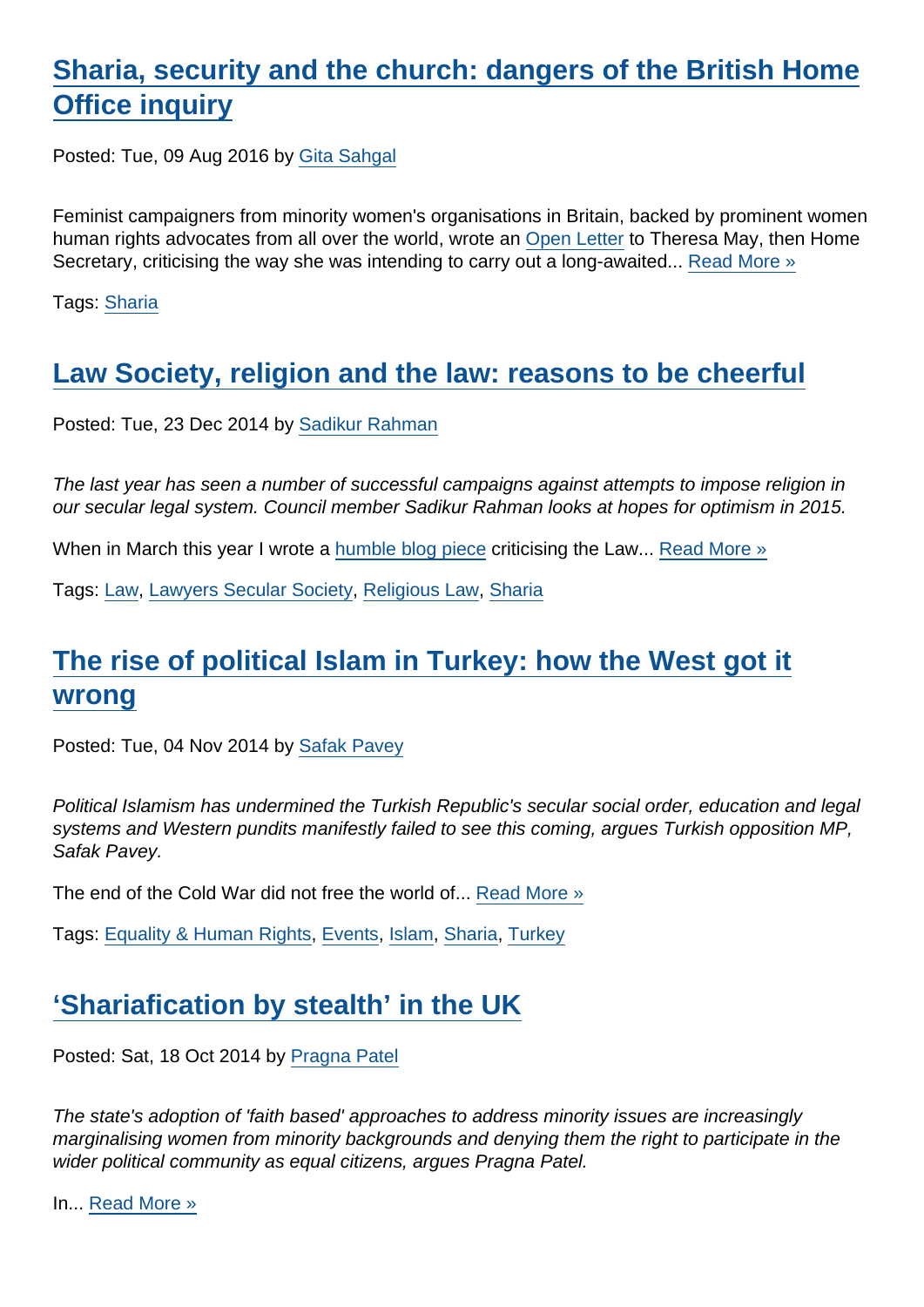# [Why is the Law Society promoting Islamic rules and legal](https://www.secularism.org.uk/opinion/2014/07/why-is-the-law-society-promoting-islamic-rules-and-legal-services) [services?](https://www.secularism.org.uk/opinion/2014/07/why-is-the-law-society-promoting-islamic-rules-and-legal-services)

Posted: Fri, 18 Jul 2014 by [Sadikur Rahman](https://www.secularism.org.uk/opinion/authors/857)

After attending a seminar held by the Law Society on Islamic rules and legal services, Sadikur Rahman reflects upon the Society's desire to develop its members' knowledge of sharia law in the UK and questions how this contributes to Muslim people's freedoms.... [Read More »](https://www.secularism.org.uk/opinion/2014/07/why-is-the-law-society-promoting-islamic-rules-and-legal-services)

Tags: [Law](https://www.secularism.org.uk/opinion/tags/Law), [Religiousity policing](https://www.secularism.org.uk/opinion/tags/Religiousity+policing), [Sharia](https://www.secularism.org.uk/opinion/tags/Sharia)

#### [The Law Society should stay out of the theology business](https://www.secularism.org.uk/opinion/2014/05/the-law-society-should-stay-out-of-the-theology-business)

Posted: Tue, 13 May 2014 by [Sadikur Rahman](https://www.secularism.org.uk/opinion/authors/857)

Sadikur Rahman, of the Lawyers' Secular Society, argues that the Law Society's response to criticism of its sharia guidance misses the point that the society has gone beyond its mandate and given credibility to discriminatory practices.

The Law Society's response... [Read More »](https://www.secularism.org.uk/opinion/2014/05/the-law-society-should-stay-out-of-the-theology-business)

Tags: [Lawyers Secular Society,](https://www.secularism.org.uk/opinion/tags/Lawyers+Secular+Society) [Sharia](https://www.secularism.org.uk/opinion/tags/Sharia)

## [Sharia law is well and truly operating in the UK – thanks to](https://www.secularism.org.uk/opinion/2014/03/sharia-law-is-well-and-truly-operating-in-the-uk-thanks-to-the-law-society) [the Law Society](https://www.secularism.org.uk/opinion/2014/03/sharia-law-is-well-and-truly-operating-in-the-uk-thanks-to-the-law-society)

Posted: Fri, 21 Mar 2014 by [Sadikur Rahman](https://www.secularism.org.uk/opinion/authors/857)

Sadikur Rahman , of the Lawyers Secular Society, fears a practice note issued by the Law Society could compromise the Code of Conduct for solicitors and increase the application of Sharia law in the UK.

It was with incredulity that I saw [this practice note](http://www.lawsociety.org.uk/advice/practice-notes/sharia-succession-rules/) ... [Read More »](https://www.secularism.org.uk/opinion/2014/03/sharia-law-is-well-and-truly-operating-in-the-uk-thanks-to-the-law-society)

Tags: [Law](https://www.secularism.org.uk/opinion/tags/Law), [Sharia](https://www.secularism.org.uk/opinion/tags/Sharia)

#### [We need answers to the doubts and distrust raised by the](https://www.secularism.org.uk/opinion/2013/05/we-need-answers-to-the-doubts-and-distrust-raised-by-call-for-sharia-law) [call for sharia law](https://www.secularism.org.uk/opinion/2013/05/we-need-answers-to-the-doubts-and-distrust-raised-by-call-for-sharia-law)

Posted: Fri, 10 May 2013 by [Kris Hopkins MP](https://www.secularism.org.uk/opinion/authors/929)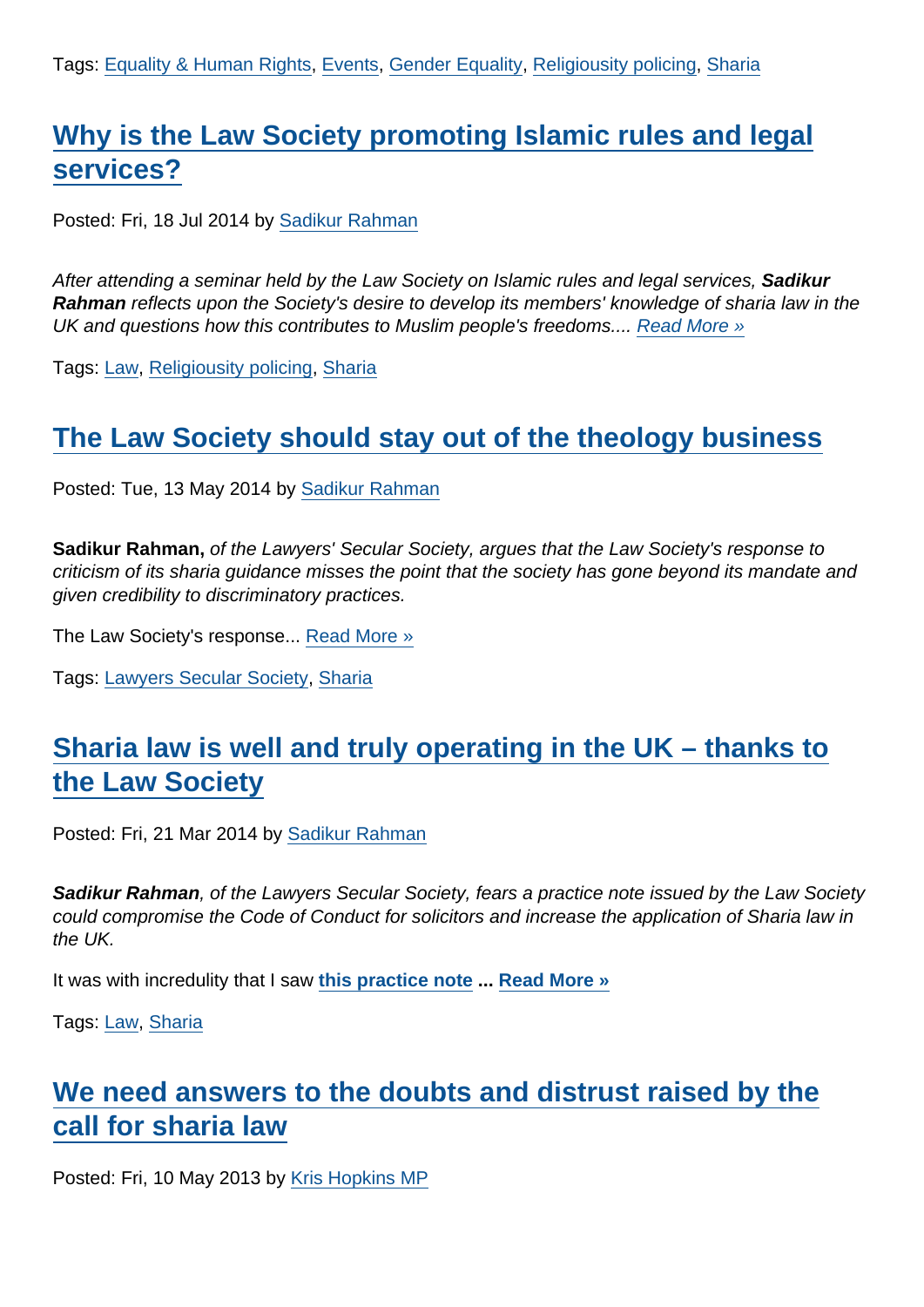We have the privilege of living in a free society, in which the rights of the individual are not determined by their gender.

We live in an open, tolerant country, which rightly welcomes people's different faiths and religious beliefs and is diverse and benefits... [Read More »](https://www.secularism.org.uk/opinion/2013/05/we-need-answers-to-the-doubts-and-distrust-raised-by-call-for-sharia-law)

Tags: [Equality & Human Rights,](https://www.secularism.org.uk/opinion/tags/Equality+&+Human+Rights) [Islam](https://www.secularism.org.uk/opinion/tags/Islam), [Religious Law](https://www.secularism.org.uk/opinion/tags/Religious+Law), [Sharia](https://www.secularism.org.uk/opinion/tags/Sharia)

## [Sharia councils: unjust, unequal and consequence of failed](https://www.secularism.org.uk/opinion/2013/05/sharia-councils-unjust-unequal-and-consequence-of-failed-integration-policies) [integration policies](https://www.secularism.org.uk/opinion/2013/05/sharia-councils-unjust-unequal-and-consequence-of-failed-integration-policies)

Posted: Wed, 01 May 2013 by [Nahla Mahmoud](https://www.secularism.org.uk/opinion/authors/863)

By Nahla Mahmoud

Personally, I wasn't surprised watching the Panorama on ['Secrets of Sharia Councils in the UK'](http://www.youtube.com/watch?v=UTei6JHVziU) broadcast on the BBC last week. I am aware of these dangerous practices by similar courts adopting the same Islamic constitution elsewhere outside... [Read More »](https://www.secularism.org.uk/opinion/2013/05/sharia-councils-unjust-unequal-and-consequence-of-failed-integration-policies)

Tags: [BBC](https://www.secularism.org.uk/opinion/tags/BBC), [Campaigns](https://www.secularism.org.uk/opinion/tags/Campaigns), [Islam,](https://www.secularism.org.uk/opinion/tags/Islam) [Sharia](https://www.secularism.org.uk/opinion/tags/Sharia)

## [Saudi religious police aren't funny](https://www.secularism.org.uk/opinion/2013/04/saudi-religious-police-arent-funny)

Posted: Wed, 17 Apr 2013 by [Terry Sanderson](https://www.secularism.org.uk/opinion/authors/850)

By Terry Sanderson

If you are going to have a special police division to enforce morality in a country that is already very religiously conservative, then they are bound to make frequent idiots of themselves.

In Saudi Arabia, where religious mania seems to be... [Read More »](https://www.secularism.org.uk/opinion/2013/04/saudi-religious-police-arent-funny)

Tags: [Religious Law](https://www.secularism.org.uk/opinion/tags/Religious+Law), [Saudi Arabia](https://www.secularism.org.uk/opinion/tags/Saudi+Arabia), [Sharia](https://www.secularism.org.uk/opinion/tags/Sharia)

## [Here is why Sharia Law has no place in Britain or elsewhere](https://www.secularism.org.uk/opinion/2013/02/here-is-why-sharia-law-has-no-place-in-britain-or-elsewhere)

Posted: Wed, 06 Feb 2013 by [Nahla Mahmoud](https://www.secularism.org.uk/opinion/authors/863)

By Nahla Mahmoud

There are many reasons why this needs to be said, starting with a personal trigger. I was recently interviewed by Channel 4's [4thought.tv programme](http://www.4thought.tv/themes/what-does-sharia-law-have-to-offer-britain/nahla-mahmoud?autoplay=true) which was broadcast two weeks ago about my opinions on 'What does Sharia Law have to offer Britain'.... [Read More »](https://www.secularism.org.uk/opinion/2013/02/here-is-why-sharia-law-has-no-place-in-britain-or-elsewhere)

Tags: [Islam](https://www.secularism.org.uk/opinion/tags/Islam), [Sharia](https://www.secularism.org.uk/opinion/tags/Sharia)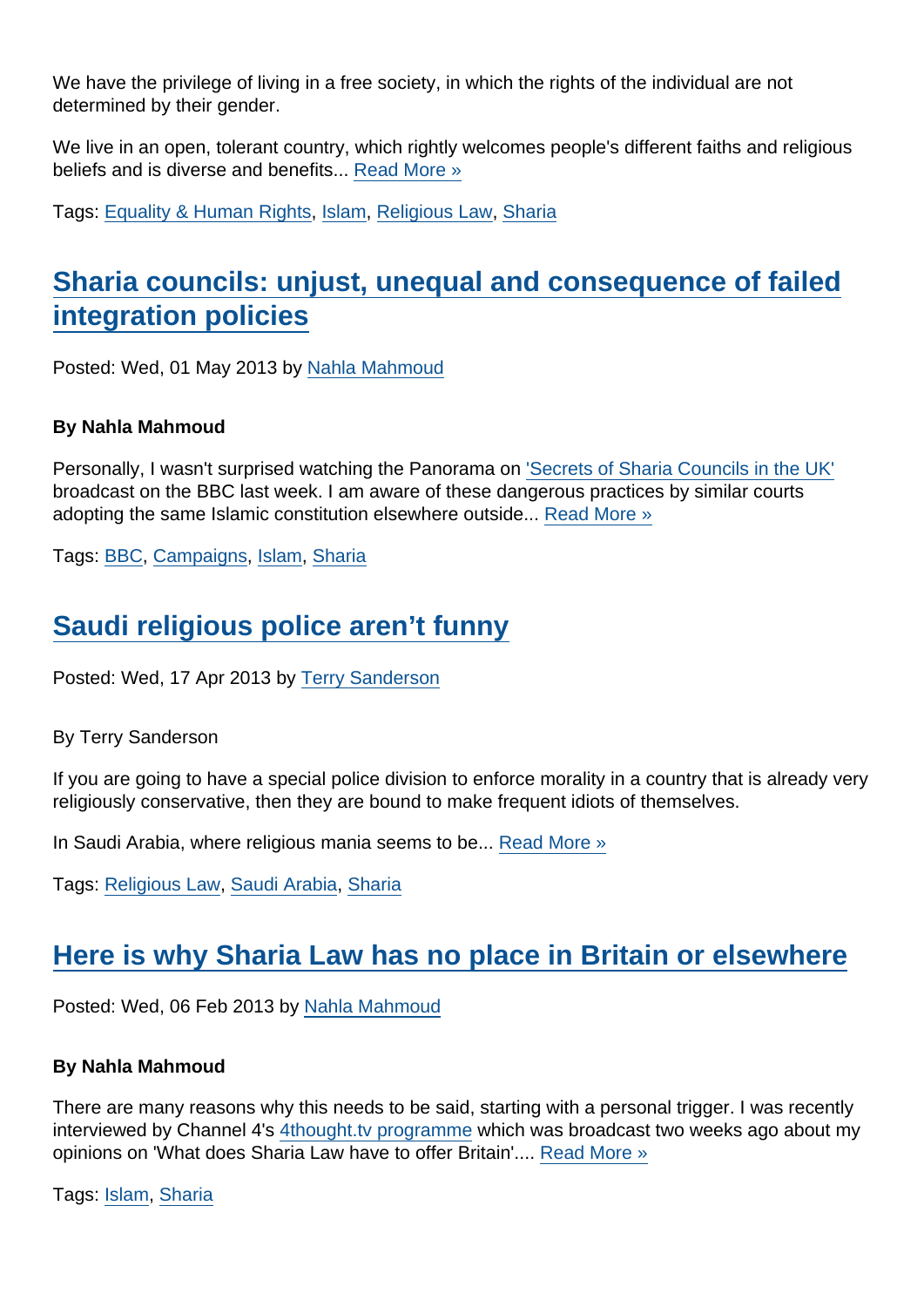### [Here is why Sharia Law has no place in Britain or elsewhere](https://www.secularism.org.uk/opinion/2013/02/here-is-why-sharia-law-has-no-place-in-britain-or-elsewhere1)

Posted: Wed, 06 Feb 2013 by [Nahla Mahmoud](https://www.secularism.org.uk/opinion/authors/863)

By Nahla Mahmoud

There are many reasons why this needs to be said, starting with a personal trigger. I was recently interviewed by Channel 4's [4thought.tv programme](http://www.4thought.tv/themes/what-does-sharia-law-have-to-offer-britain/nahla-mahmoud?autoplay=true) which was broadcast two weeks ago about my opinions on 'What does Sharia Law have to offer Britain'.... [Read More »](https://www.secularism.org.uk/opinion/2013/02/here-is-why-sharia-law-has-no-place-in-britain-or-elsewhere1)

Tags: [Islam](https://www.secularism.org.uk/opinion/tags/Islam), [Sharia](https://www.secularism.org.uk/opinion/tags/Sharia)

#### [Muslim patrols are a sign of things to come](https://www.secularism.org.uk/opinion/2013/01/muslim-patrols-are-a-sign-of-things-to-come)

Posted: Thu, 31 Jan 2013 by [Maajid Nawaz](https://www.secularism.org.uk/opinion/authors/862)

By Maajid Nawaz

On the streets of Greece supporters of the far-Right Golden Dawn party patrol neighbourhoods, attacking anyone who looks like an immigrant. In Denmark a group calling itself Call to Islam has declared parts of the country to be "sharia-controlled... [Read More »](https://www.secularism.org.uk/opinion/2013/01/muslim-patrols-are-a-sign-of-things-to-come)

Tags: [Islamism,](https://www.secularism.org.uk/opinion/tags/Islamism) [Sharia](https://www.secularism.org.uk/opinion/tags/Sharia)

#### [Public protest against Saudi sexism in London](https://www.secularism.org.uk/opinion/2012/04/public-protest-against-saudi-sexism-in-london)

Posted: Mon, 23 Apr 2012 by Faiza Ahmad

The Muslim Educational Centre of Oxford have organised public protest against Saudi sexism in London following official confirmation by Saudi Arabia that it will be sending an exclusively male team to the London Olympics.

Here is the announcement from the Muslim... [Read More »](https://www.secularism.org.uk/opinion/2012/04/public-protest-against-saudi-sexism-in-london)

Tags: [Islam](https://www.secularism.org.uk/opinion/tags/Islam), [Olympics](https://www.secularism.org.uk/opinion/tags/Olympics), [Sharia](https://www.secularism.org.uk/opinion/tags/Sharia)

#### [Child brides and licensed rape](https://www.secularism.org.uk/opinion/2012/04/child-brides-and-licensed-rape)

Posted: Tue, 03 Apr 2012 by [Tessa Kendall](https://www.secularism.org.uk/opinion/authors/869)

Women in the UK are being forced to get married with threats and violence. Children under the legal age of consent for marriage or sex are also being forced to marry - and most of them are girls.